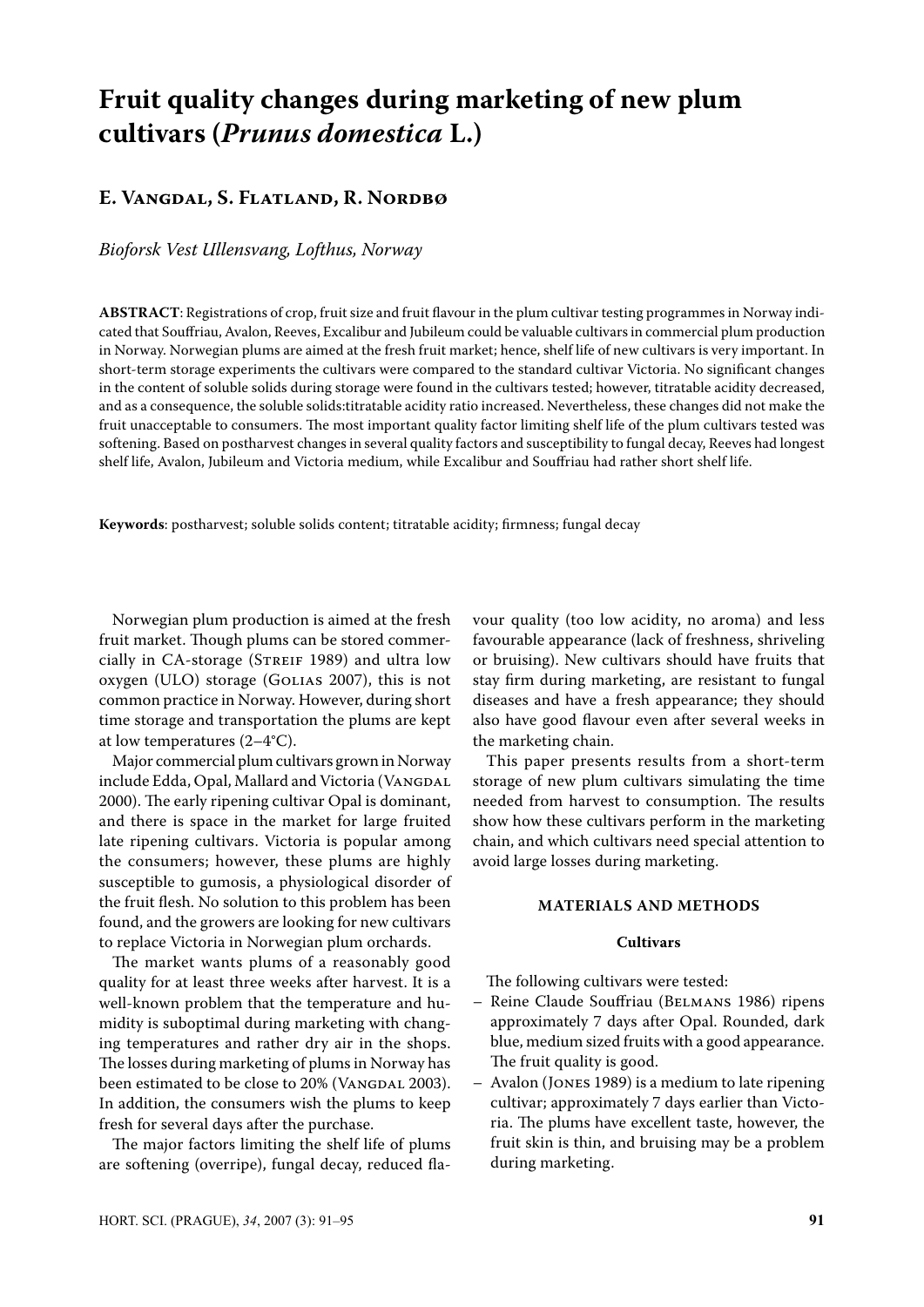- Excalibur (Jones 1989) is an introduction from the same breeding programme as Avalon. It ripens approximately two days before Victoria. The taste quality is excellent; the plums have medium content of soluble solids and low content of titratable acidity, and a very good aroma.
- Reeves (Anderson, Okie 1997) is a Canadian cultivar ripening at the same time as Victoria. The plums are firm, low in sugar and acidity; they have a pleasant, though not very strong, taste and a very attractive appearance.
- Jubileum (Werlemark 1995) is a Swedish cultivar ripening one week later than Victoria. The plums are large, oval and dark blue; they are susceptible to preharvest fungal diseases.

## **Orchard management and harvesting**

The plums were grown in the experimental orchard at Bioforsk Vest Ullensvang in the fjord districts of Western Norway. The trees were five to eight year old grafted on St. Julien A rootstock. Planting distance was  $2 \times 4.5$  m and trees were pruned with a vertical axis. A 1-m wide stripe along the tree rows was kept free of weeds by herbicides. The orchard management (fertilizing, plant protection etc.) was made according to standard programmes in the area. Fruit thinning was done by hand when necessary in June (6 weeks after petal fall) to approximately 20 fruitlets per 1 m of branch.

The fruits were picked when at least half of the fruit had reached optimum harvest date. All fruits were picked and divided into three samples according to the degree of maturity: slightly ripe, tree ripe (optimum harvest date) and well ripe.

#### **Fruit quality analyses and storage**

18 subsamples (each of 10 fruits) from each degree of ripening were brought to the laboratory for analyses

or storage. 3 samples of each degree of ripening were analyzed at the day of harvest, 6 samples were stored at 20°C with RH 75%  $\pm$  5%, while 9 samples were stored at  $4^{\circ}$ C with 92%  $\pm$  5% RH. After 1, 2 and 3 weeks 3 samples from each degree of ripening and temperature were removed from storage for quality analyses (after three weeks only the samples from 4°C were used).

Ground colour was assessed according to a scale from 1 (= green) to 9 (= yellow) and cover colour according to a scale from  $0$  (= no cover colour) to 100 (= total red/blue cover colour). Firmness was measured by the Durofel Instrument (Copa Technolgie S.S./CTIFL, France) with a 0.25 cm<sup>2</sup> plunger (PLANton 1992). Soluble solids content was measured by the refractometer, and titratable acidity by titration of diluted juice samples with NaOH-solution to  $pH = 8.1$ . When samples were removed from the storage, the number of fruits decayed due to fungal diseases was registered.

#### **Statistical analyses**

Statistical analyses were carried out using the software Minitab $^{\circledR}$  and the statistical package of Excel $^{\circledR}$ .

## **RESULTS AND DISCUSSION**

#### **Fruit quality**

Soluble solids content ranged from 11.9% in Reeves to 15.8% in Avalon (Table 1). In a study of consumers' acceptance, VANGDAL (1980) found that plums with less than 12.5% soluble solids were not acceptable for most of the consumers. The soluble solids content of Reeves was below this limit. However, as Reeves had low titratable acidity, the soluble solids: titratable acidity ratio was higher in this cultivar than of most other cultivars tested. Avalon had the highest content of titratable acidity and the lowest ratio. Avalon plums are known as very tasty. However,

Table 1. Content of soluble solids and titratable acidity, soluble solids:titratable acidity ratio and firmness in six plum cultivars. Average of three years, three maturity stages and three replicates

| Cultivar   | Soluble solids content<br>$(\%)$ | Titratable acidity<br>$(\%)$ | Soluble solids:titratable<br>acidity | <b>Firmness</b><br>(Durofel units) |
|------------|----------------------------------|------------------------------|--------------------------------------|------------------------------------|
| Souffriau  | $13.0$ ab*                       | 1.14c                        | 11.4                                 | 63 c                               |
| Avalon     | 15.8 <sub>e</sub>                | 2.30e                        | 6.9                                  | 65 <sub>bc</sub>                   |
| Excalibur  | 13.5c                            | 0.95 <sub>b</sub>            | 14.2                                 | 54 a                               |
| Reeves     | 11.9 a                           | 0.90a                        | 13.2                                 | 60 <sub>b</sub>                    |
| Jubileum   | 13.4 bc                          | 1.15c                        | 11.7                                 | 53 a                               |
| Victoria   | 15.1 d                           | 1.43d                        | 10.6                                 | 53 a                               |
| $P$ -value | 0.0011                           | < 0.0001                     |                                      | 0.0002                             |

\*Means followed by the same letter within a column are not significantly different ( $P > 0.05$ )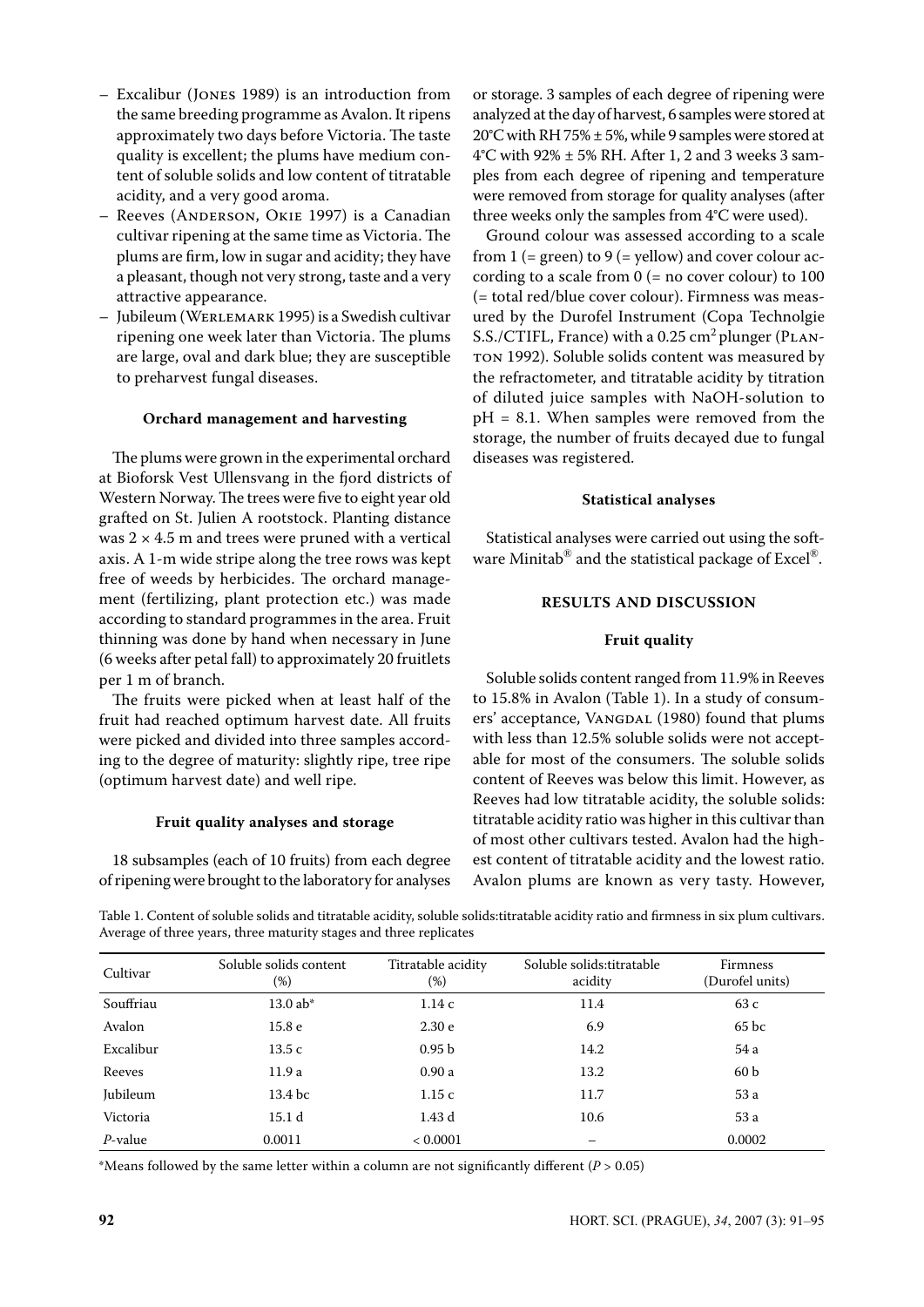

Fig. 1. Content of soluble solids and titratable acidity and the soluble solids:titratable acidity ratio in plums during storage at 4°C. Average of six cultivars, three stages of ripening, three years and three replicates 0 1 2

Table 2. Discarded fruit (%) due to fungal attacks after 2 weeks in storage at 4°C. Average of three years and three replicates

| Cultivar   | Stage of ripening at harvest |           |           |         |  |
|------------|------------------------------|-----------|-----------|---------|--|
|            | slightly ripe                | tree ripe | well ripe | Average |  |
| Avalon     |                              | 6         | 13 a*     |         |  |
| Reeves     | 2                            | 6         | 17 a      | 8       |  |
| Victoria   | 1                            | 20        | $43$ bc   | 21      |  |
| Jubileum   | 11                           | 28        | 37 ab     | 25      |  |
| Souffriau  | 5                            | 12        | 65 bc     | 27      |  |
| Excalibur  | 8                            | 28        | 68 c      | 34      |  |
| $P$ -value | (0.06)                       | (0.06)    | 0.001     | (0.12)  |  |

\*Means followed by the same letter within a column are not significantly different (*P* > 0.05) 80 80 80

when slightly ripe, the consumers found such plums too acid (data not shown).

The content of soluble solids did not change significantly during storage (Fig. 1). VANGDAL (1981) found that the soluble solids content increased in Mallard plums during storage. Significant changes in soluble solids content were not observed in any  $\mathcal{L}$ of the cultivars tested. The decrease in titratable acidity was in the range of  $15-20\%$  from slightly ripe to well ripe plums. A similar decrease was observed after 2 weeks of storage (Fig. 1). The decrease (in %) storage. This may lin sh<br>ol<br>to<br>ul<br>rin<br>st ric<br>nt<br>l t<br>ulits a<br>nt<br>Init<br>plica

in plums high in titratable acidity (Avalon) was not significantly different from the decrease in Excalibur and Reeves plums. The soluble solids:titratable acidity ratio increased on average from 10.2 to 11.9 after 2 weeks of storage. The changes in soluble solids and titratable acidity did not change to such an extent to limit the shelf life of the cultivars tested.

The fruits of Excalibur were more aromatic than the fruits of the other cultivars. The volatile aroma components evaporated and disappeared during e decrease (in %) — storage. This may limit the shelf life of this cultivar.



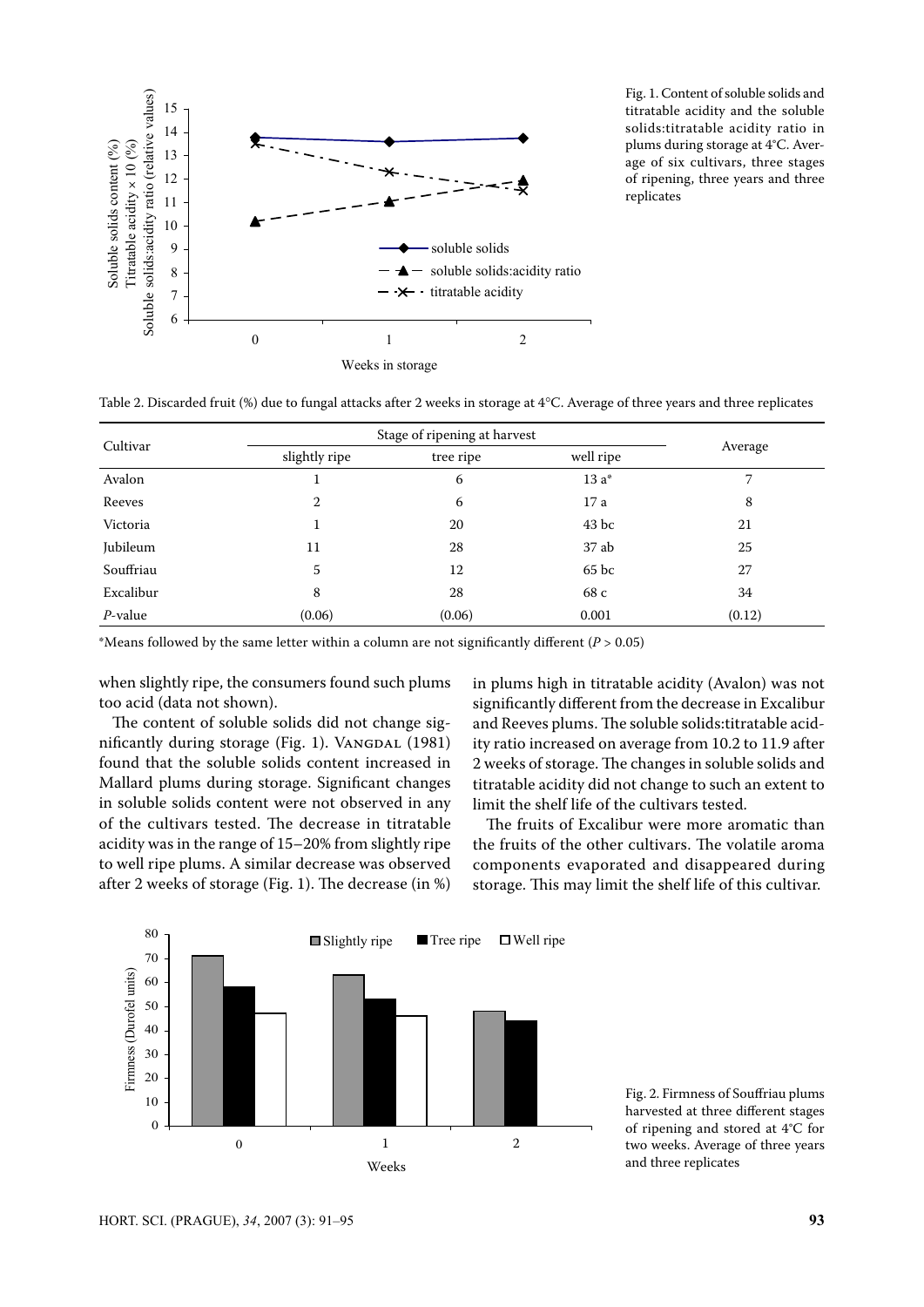

Fig. 3. Relative firmness of Reeves and Souffriau plums during 2-week storage at 4°C. Average of three stages of ripening, three years and three replicates

During storage an increase in red or blue cover di colour and a shift from green to yellow ground colour was observed. The colour changes did not influence the lenght of the shelf life. No shriveling or lack of freshness was observed.

#### **Firmness**

The plums softened during postharvest storage. The slightly ripe plums softened more rapidly than the plums harvested at a more mature stage, as shown for Souffriau plums in Fig. 2. Using the Durofel firmness tester, firmness below 50 Durofel units was regarded as too soft by consumers (data not shown). The Souffriau plums harvested slightly ripe were too soft after 2 weeks of storage.

Some cultivars lost firmness more slowly than others. In Reeves plums the firmness was reduced by 15% after two weeks storage and in Jubileum by 24%. In the other cultivars tested, the reduction in firmness ranged from 32% to 37%. The relative decrease in firmness during storage in Souffriau and Reeves plums is shown in Fig. 3.

### **Fungal decay**

It is difficult to compare the cultivars' susceptibility to fungal decay, as the cultivars are picked at different dates under different climatic conditions. Plums picked when wet, are more susceptible to fungal decay than plums harvested dry (VANGDAL, Børve 2002).

Avalon and Reeves had fewer incidences of fungal diseases than the other cultivars tested. In plums picked well ripe the differences between the cultivars were statistically significant (Table 2). In plums picked slightly ripe or tree ripe similar tendencies were seen. Large annual variations between replicates were observed, however, the differences were not significant  $(P > 0.05)$ . No significant differences were found between the years, either. Børve and VANGDAL (2007) also reported that Excalibur is highly susceptible to postharvest fungal pathogens; in this respect, Jubileum was stronger than Victoria and Reeves.

The well ripe plums were more susceptible to fungal decay than tree ripe and slightly ripe fruits (Table 2). The amount of discarded fruits after 2 weeks of storage reached 4% for slightly ripe, 16% for tree ripe, and 48% for well ripe plums. These differences were statistically significant (*P* < 0.001).

## **Shelf life**

Based on the results presented above, and the general impression of the growers testing the cultivars,

Table 3. Factors important to shelf life in six plum cultivars and overall impression of shelf life. Three-year experiments with three stages of maturity and storage at 4 and 20°C

| Cultivar  | Ability to stay firm | Susceptibility to fungal diseases | Overall impression of shelf life |
|-----------|----------------------|-----------------------------------|----------------------------------|
| Souffriau | becomes soft         | susceptible                       | short                            |
| Avalon    | medium               | strong                            | medium                           |
| Excalibur | becomes soft         | susceptible                       | short                            |
| Reeves    | keep firm            | strong                            | long                             |
| Victoria  | medium               | medium                            | medium                           |
| Jubileum  | medium               | susceptible                       | medium                           |